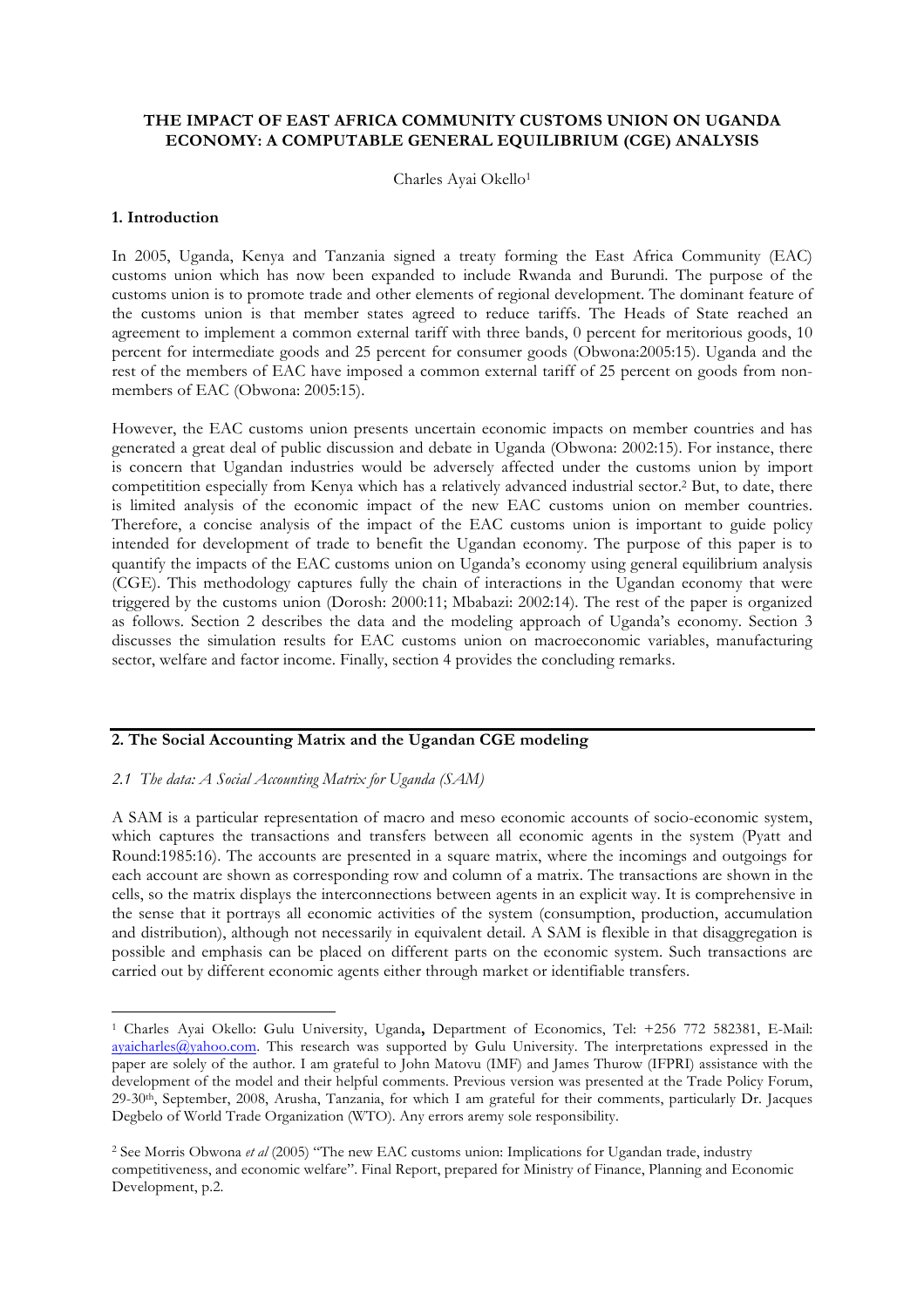The concepts and principles of SAM are fairly standard (for details see Pyatt and Round: 1985:16). In CGE modeling we need to construct a SAM or use the existing one. The latest available SAM for Uganda was constructed in 2002.3 The Uganda SAM contains the block of activities, factors of production, households, government, stocks and the rest of the world (ROW). It is a 193 by 193 matrix, which has 62 activities, 62 commodities, 32 household types, and 16 labour categories, showing GDP at factor cost amounting to 3,389,424 million Uganda shillings at 2002 prices. The various commodities (domestic production) supplied are purchased and used largely by households (40 percent) for final consumption, but also a considerable percentage (35 percent) is demanded and used by producers as intermediate inputs. Although only 7 percent of the domestic production is exported, a considerable amount (11 percent) is used for investment and stocks, while the remaining 8 percent is used by government for final consumption.

Households are shown to derive 68 percent of their income from factor income payments while the rest accrues from government, inter-household transfers, corporations and the ROW. The government account earns a hefty 33 percent income from import tariffs, a characteristic typical of developing countries. It derives 42 percent from the ROW which includes international aid and interest. Domestic producers pay 14 percent in taxes on products, while only 6 percent is income taxes paid by households and only 5 percent is corporate taxes paid by corporations.

Government is the main source of investment finance (28 percent) followed by domestic producers (27 percent), households (26 percent) and lastly the corporations that provide only 20 percent. Imports of goods and services account for 87 percent of total expenditure to the ROW. The rest is paid to ROW by domestic household sectors in form of remittances; wage labour from domestic production activity; domestic corporations payments of dividends and insurance claims; income transfers paid by government; and net lending and external debt related payments. It is important to note that net lending and external debt related payment is negative fourteen of total expenditure to ROW indicating a possibility of a negative trade balance and hence inability to cope with external debt servicing.

The extent of household disaggregation is very important for policy reform analyses involving representative household groups as opposed to individual households.4 Pyatt and Round (1985:16) argue persuasively for a household disaggregation that minimises within-group heterogeneity. This is achieved in the Uganda SAM through the disaggregating of households by quartiles within regional, rural and urban classifications. These criteria generated 32household groups; namely, rural Q1, Q2, Q3, Q4 and urban Q1, Q2, Q3, Q4; distinguished by region (Central, Eastern, Northern and Western).

The Uganda SAM identifies four labour categories disaggregated by gender and skill; namely, male and female, distinguished by unskilled, semi-skilled, skilled and highly skilled. These are further classified according to rural and urban as well as by geographic regions. This criterion yields 16categories of labour classifications. Land and capital are distributed accordingly to the various household groups.5

*2.2 CGE modeling of Uganda economy*

 $\overline{a}$ 

<sup>3</sup> Work is in progress to update the 2002 SAM to 2007.

<sup>&</sup>lt;sup>4</sup> An overriding feature of a SAM is that households and household groups are at the heart of the framework. This helps to bring data from disparate sources. These households are often classified according to characteristics of either the household head or the principal income earners (gender, employment status), often by location (rural/urban, etc) and sometimes other characteristics including asset or main income source (farm/non farm, etc).

<sup>&</sup>lt;sup>5</sup> Labour account is usually disaggregated by gender, skill, educational level, location etc. The main focus is on labour market segmentation that may have structural consequences, especially determining impacts on different groups of households.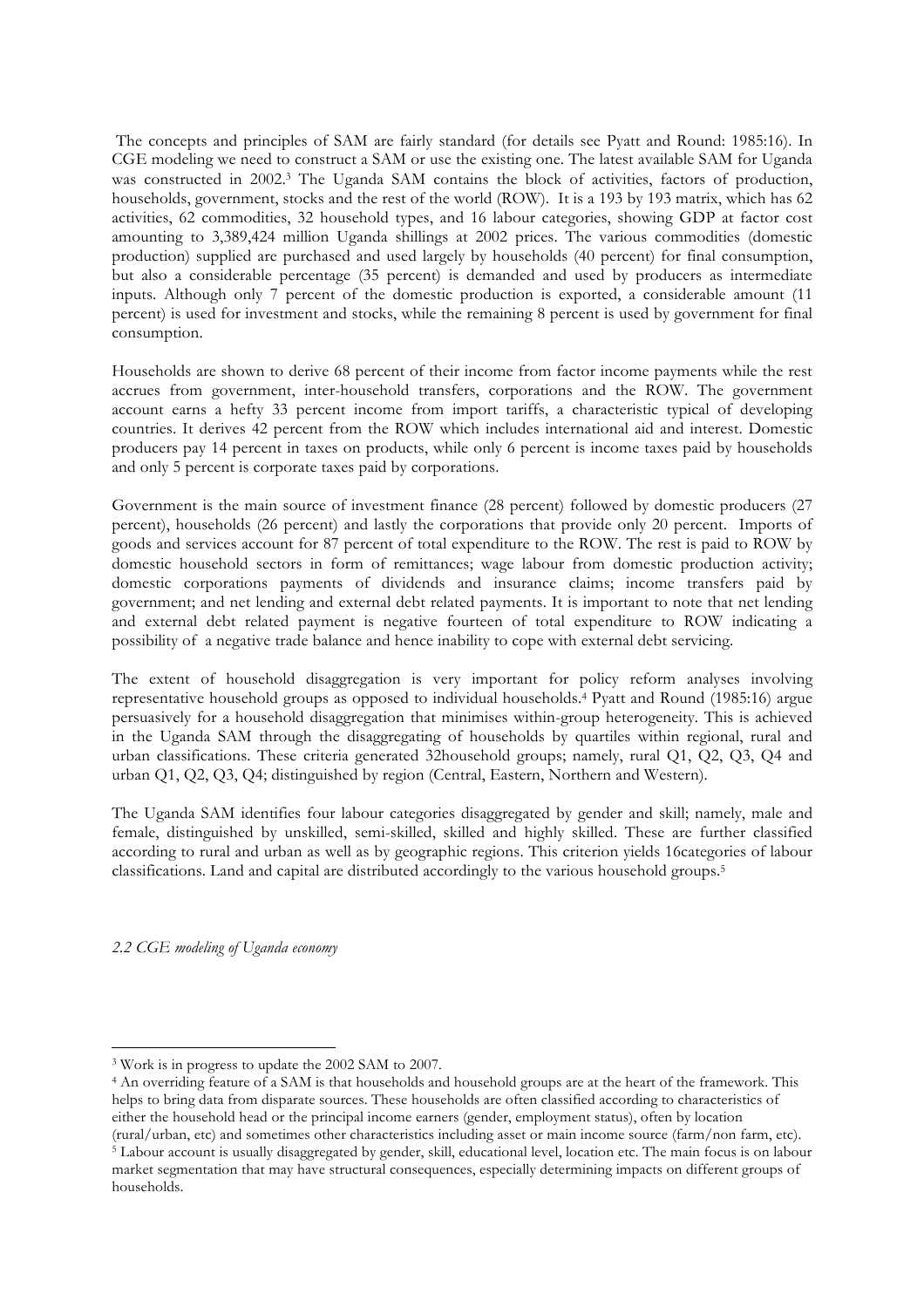CGE technique can capture the interdependence among the various markets and sectors of an economy. The theoretical foundation is the equilibrium theory formalized by Arrow and Debreu.<sup>6</sup> When combined with social accounting matrix or input-output data it is a standard tool for policy analysis (Shoven:1984:18; Stifel and Thorbecke:2003:19; Reed:1996:17; Dixon, Parmenter, Sutton and Vincent 1982:9; Francois and Reinert:1996:12).

The model of the Uganda economy developed here is a static one of a small open economy. The general structure of this computable general equilibrium model is a familiar one which has been used frequently in numerous studies based on a standard CGE model developed by (Lofgren, Harris, and Robinson:2002:13). The CGE model is calibrated to the 2002 SAM database and GAMS software is used to calibrate the model and perform the simulations.7 It is assumed that the economy is at equilibrium at the benchmark (2002).

A policy simulation is implemented as a *counterfactual* scenario, which consists of an exogenous set of shocks to the system (Decluwe, Patry, Savad, and Thorbecke: 1999:6; Dervis, de Melo and Robinson:1982:7). Counterfactual shows the state of the economy after all markets have reached a new equilibrium; that is, comparative static analysis. The various components of the CGE model of Uganda are described here..

# *2.2.1 Productions and commodities*

In our model production makes use of five factors: capital, skilled labour, unskilled labour, land and natural resources. Factor endowments are assumed to be fully employed and their growth rates are exogenous (zero for land and natural resources), except for labour which is based on demographic forecast of United Nations. Installed capital and natural resources are sector-specific, so that their rate of returns may vary across sectors. The three remaining factors are perfectly mobile across sectors.

The production technology process is represented by a nested production function.8 At the bottom level, primary inputs are combined to produce value-added using a CES (constant elasticity of substitution) function. At the top level, aggregated value added is then combined with intermediate inputs within a fixed coefficient (Leontief) function to give the output. The profit maximisation gives the demand for intermediate goods, labor and capital demand. A firm can choose the quantity of the commodities it can produce. For all activities, producers maximize profits given their technology and the prices of inputs and output (Lofgren: 20001:13).

## *2.2.2 International trade*

 $\overline{a}$ 

The allocation of domestic output between exports and domestic sales is determined using the assumption that domestic producers maximise profits subject to imperfect transformability between these two alternatives. The production possibility frontier of the economy is defined by a constant elasticity of transformation (CET) function between domestic supply and export.

To accommodate the possibility that imported commodities are exported, the Armington assumption is applied in combining domestic production and imports, using a CES function.9 The resulting homogenous 'Armington commodities are either sold in Uganda or exported'. A CET function determines the scope for the choice between domestic demand and export. The Armington assumption is used here to distinguish between domestically produced goods and imports (Armington:1969:1). For each good, the model assumes imperfect substitutability (CES function) between imports and the

<sup>6</sup>The approach is covered in some of the literature in microeconomics. Arrow and Debreu assumed that all market choices are made at once. See David M. Kreps, 1990, *A Course in Microeconomics Theory*, Prentice Hall of India, pp.217-20.

<sup>7</sup> GAMS stands for General Algebraic Modeling System, a software used in CGE analysis.

<sup>&</sup>lt;sup>8</sup> It is a two-layer structure of intermediate inputs and value added.

<sup>9</sup>The Armington assumption is that imported and domestically produced commodities are substitutes for each other, but not perfect substitutes. This solves the problem that the same kind of goods are found to be both exported in actual trade data which is inconsistent with the Heckscher-Ohlin under perfect competition.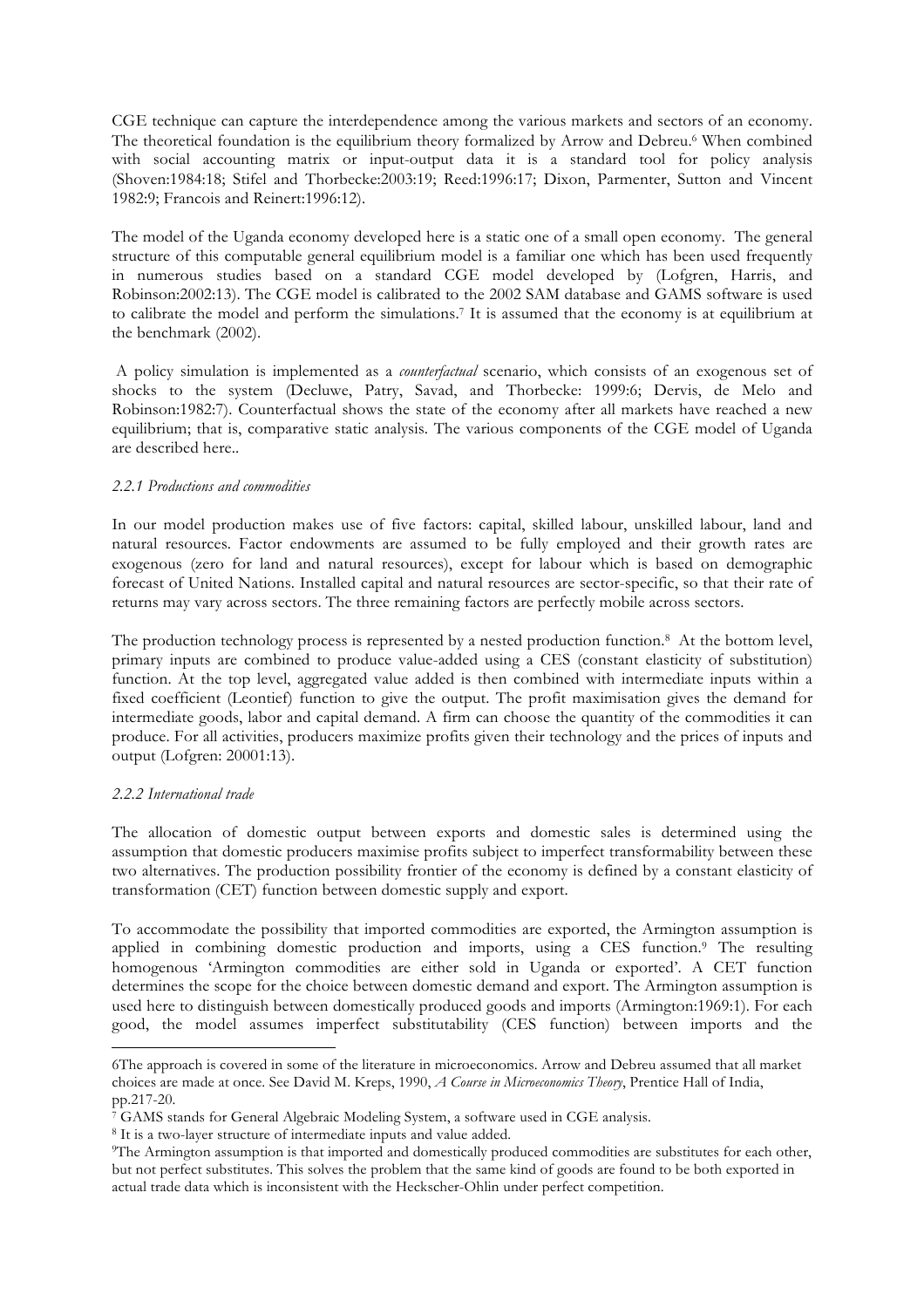corresponding composite domestic goods. The parameters for CET and CES elasticity used to calibrate the functions in the CGE model were borrowed (Devarajan: 1990:5).10 Exports are traded for foreign exchange which is used to pay for imports. Balance of payments equals net import.

# *2.2.3 Factor of production*

There are 18 primary inputs: 16 labour types, capital and land. Wages and returns to capital are assumed to adjust so as to clear all the factor markets. Both types of labor are mobile across sectors while capital is assumed to be sector-specific. Economic agents own all these factors of production.

# *2.2.4 Consumption*

Household consumption is modeled using the Cobb-Douglass utility function subject to the budget constraint (Lofgren: 2001:13). Therefore, economic agents respond to price incentives but keep the share of their budget spent on each commodity fixed. The agents demand consumption goods and save the remainder as disposable income. Households receive their income from primary factor payments. They also receive transfers from government and the rest of the world. Households pay income taxes and these are proportional to their incomes. Savings and total consumption are assumed to be a fixed proportion of household's disposable income (income after income taxes). Consumption demand is determined by a Linear Expenditure System (LES) function.11 Firms received their income from remuneration of capital; transfers from government and the rest of the world; and net capital transfers from households. Firms pay corporate tax to government and these are proportional to their incomes.

# *2.2.5 Government*

Government is an important institution in the model. Government revenue is composed of direct taxes collected from households and firms, indirect taxes on domestic activities, domestic value added tax, tariff revenue on imports, factor income to the government, and transfers from the rest of the world. The government also saves and consumes.

# *2.2.6 Market clearing conditions*

Supply in any commodity market must be equal to its demand at equilibrium price. Domestic demand equals demand for intermediate inputs to production, public sector use, final consumer demand plus domestic investment and stock change. The model includes supply-demand conditions for the Armington composite goods. On the supply side, Armington composite goods equal the aggregation of imports and domestic production, whereas the demand side includes domestic and export components. Primary factor endowment equals primary factor demand. Any commodity which commands a positive price has a balance between aggregate supply and demand, and any commodity in excess supply has an equilibrium price of zero.

## *2.2.7 Macro closure and welfare measurement*

Equilibrium in a CGE model is captured by a set of macro closures in a model (Dewatripont and Michael: 1987:8; Blake, McKay and Morrissey: 2001:3). Aside from the supply-demand balances in product and factor markets, three macroeconomic balances are specified in the model: (i) fiscal balance, (ii) external trade balance, and (iii) savings-investment balance. For fiscal balance, government savings are assumed to adjust to equate the different between government revenue and spending. For external balance, foreign

 $\overline{a}$ 

<sup>&</sup>lt;sup>10</sup> One of the most debated issues in CGE literature concerns the validity of the key behavioural parameters. In fact, CGE models prefer to borrow from the handful of estimates available from the literature. Lack of data is often cited as the major reason for the compromise. We use 0.50 for capital-labour substitution; 2.0 for substitution between domestic and imported goods and 5.0 between domestic output and export.

<sup>&</sup>lt;sup>11</sup> The study also borrowed LES parameters.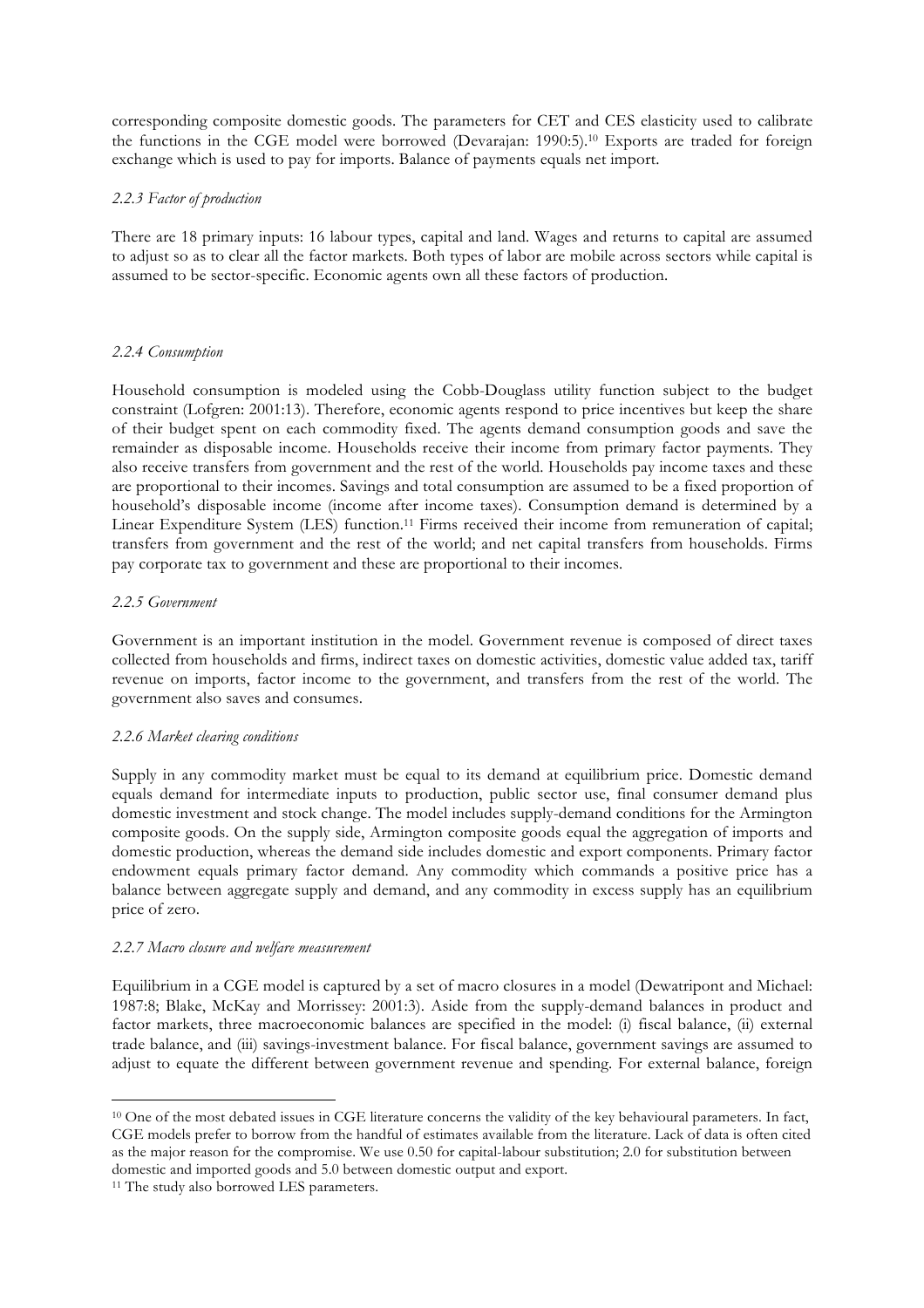savings are fixed with exchange rate adjustment to clear foreign exchange markets. For savingsinvestment balance, the model assumes that savings are investment driven and adjust through flexible saving rate for firms. Alternative closures, described later, are used in a subset of the model simulations.

The consumer price index (CPI) was chosen as the *numeraire*, the price relative to which all prices are evaluated.12 The price being fixed at one, means the total quantity of consumption equals total value of consumption at all times. In our model we measure welfare focusing solely on private household consumption while the government purchases are fixed. A change in total household consumption therefore equates a welfare change as measured by the Hicksian equivalent variation (EV).

## **3. Simulation and discussion of results**

#### *3.1 Discussion of results*

Every simulation results generated by a detailed CGE model such as ours depend potentially on thousands of data items, elasticity values and behavioural assumptions. Nevertheless, as demonstrated in this paper, it is possible to explain the results to policy makers in terms of elementary mechanism, starting from the bigger picture (macro variables) down to the smaller units (micro variables). The approach used to explain results here makes it possible for policy advisors or politicians to understand CGE results without requiring time-consuming absorption of voluminous technical documentation. We performed simulations under three policy scenarios under the assumptions of fixed/ varying fiscal deficit and mobile labour (see Table 1). Tariffs were reduced by 25, 33 and 100 percent respectively.

#### **Table 1: Summary scenario for the impact of customs union**

| Simulation                           | Code   | <b>Fiscal Deficit</b> |        | Mobility of |
|--------------------------------------|--------|-----------------------|--------|-------------|
| labour                               |        |                       |        |             |
| Scenario 1: Partial tariff reduction |        |                       |        |             |
| 1. EAC tariff cut $25\%$             | (EAC1) | flexible              | mobile |             |
| 2. EAC tariff cut 25%                | (EAC2) | fixed                 | mobile |             |
| Scenario 2: Partial tariff reduction |        |                       |        |             |
| 3. EAC tariff cut $33\%$             | (EAC3) | flexible              | mobile |             |
| 4. EAC tariff cut $33\%$             | (EAC4) | fixed                 | mobile |             |
| Scenario 3: Complete tariff removal  |        |                       |        |             |
| 5. EAC tariff cut $100\%$            | (EAC5) | flexible              | mobile |             |
| 6. EAC tariff cut $100\%$            | (EAC6) | fixed                 | mobile |             |

*3.1.1 Impact on macroeconomic variables*

 $\overline{a}$ 

Table 2 summarises the impact of the customs unions on the macroeconomic variables.

|  |                                             |  | Table 2: Effects of EAC customs union on Uganda's macroeconomic variables (percentage |  |
|--|---------------------------------------------|--|---------------------------------------------------------------------------------------|--|
|  | change from 2002—the baseline of the model) |  |                                                                                       |  |

| EAC2 EAC3 EAC4 EAC5 EAC6 |     | <b>2002 LEVEL</b> | EAC <sub>1</sub> |                                  |               |               |  |  |
|--------------------------|-----|-------------------|------------------|----------------------------------|---------------|---------------|--|--|
| $\frac{0}{0}$            |     | $\frac{0}{0}$     | $\frac{0}{0}$    | (MILLION SHS) *<br>$\frac{0}{0}$ | $\frac{0}{0}$ | $\frac{0}{0}$ |  |  |
| Absorption               |     |                   |                  | 10,213,837                       | 0.00.0        | 0.0           |  |  |
|                          | 0.2 | 02                | 0.2.             |                                  |               |               |  |  |

<sup>12</sup>Absolute price levels are undermined in the model and only relative prices can be assessed. Fixing the consumer price index to one implies that inflation cannot occur.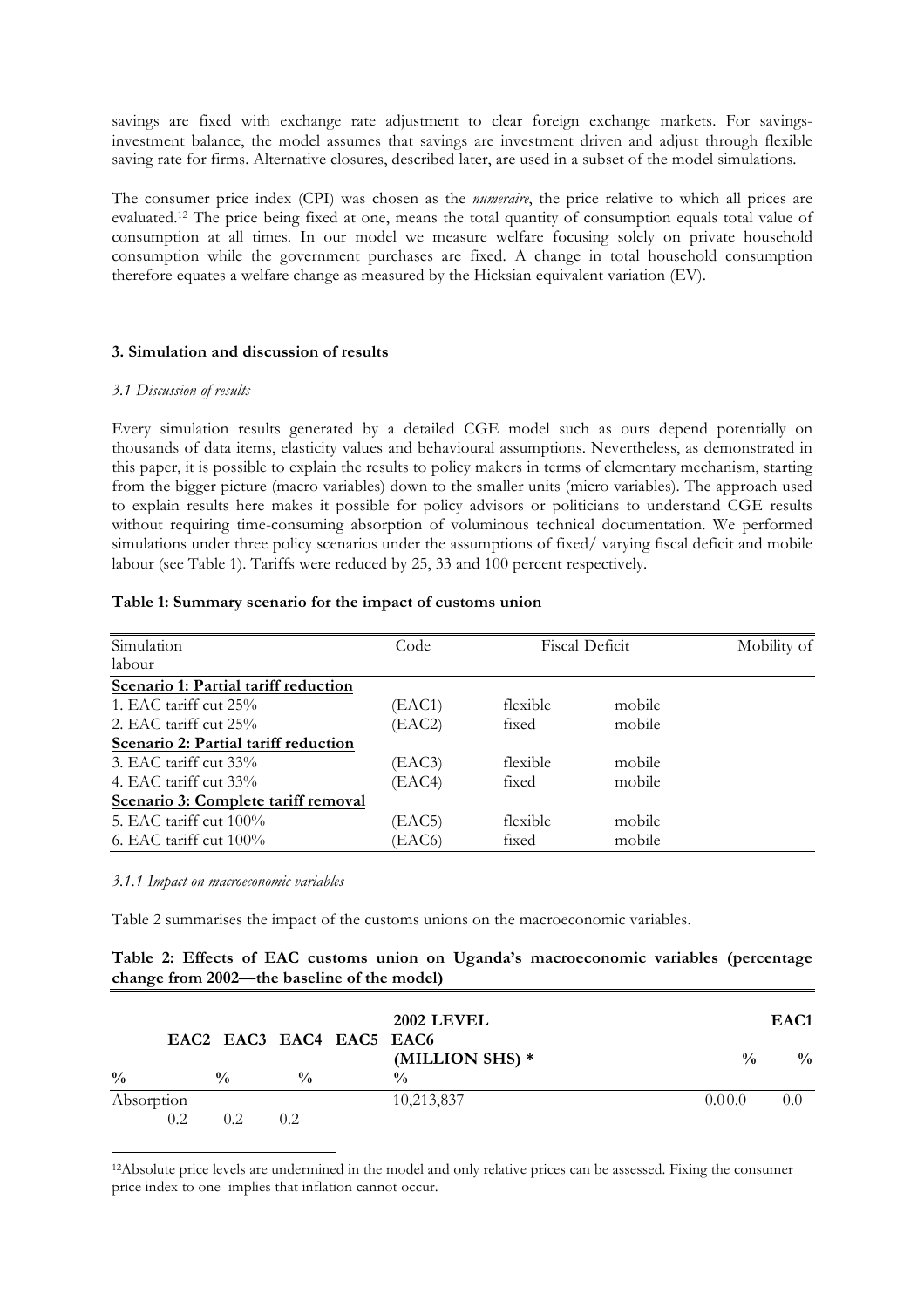| Private Consumption         |     |     | 8,636,159  | 0.10.1        | 0.1 |
|-----------------------------|-----|-----|------------|---------------|-----|
| 0.3                         | 0.3 | 0.3 |            |               |     |
| Exports                     |     |     | 446,538    | 0.6           | 0.8 |
| 0.3                         | 2.9 | 2.9 | 2.9        |               |     |
| Imports                     |     |     | 1,192,472  | 0.5<br>0.40.5 | 0.5 |
| 1.9                         | 1.9 |     |            |               |     |
| <b>GDP</b> at Market Prices |     |     | 10,859,871 | 0.1<br>0.0    | 0.1 |
| $0.2^{\circ}$               | 0.2 | 0.2 |            |               |     |
| Net Income Tax              |     |     | 1,436,146  | 0.20.3<br>2.9 | 1.9 |
| 0.2                         | 2.1 |     |            |               |     |

Source: Bank of Uganda

Note: \* Figures obtained from Bank of Uganda, Quarterly Economic Report, June 2004.

# *Real GDP*

Real GDP increases by a small percentage of not more than 0.2 percent when all tariffs have been removed under scenario 3, whether the budget deficit is fixed or flexible13. With gradual removal of tariffs (scenarios 1 and 2), there was virtually no growth in real GDP. In Uganda investment is scarce (investment equation in the model) and therefore GDP is generally consumption-driven (consumption equation in the model). Promotion of foreign direct investment (FDI) would be a viable policy for the government to pursue.

# *Exports and Imports*

Tariff cuts increased exports more than imports. Both import and export volumes have increased by 3 and 2 percent respectively under scenario 3. Under gradual removal of tariffs (scenarios 1 and 2) exports and imports growth were less than one percent. The increase in exports is partly as a result of increased availability of capital goods and re-exportation to other countries in the region such as Democratic Republic of Congo (DRC) and Southern Sudan.

This low percentage growth rate in export depicts a weak intra-regional trade.14 Since increase in government spending primarily affects production of domestic goods, real depreciation of the exchange rate is required to stimulate exports and reduce imports. Since exports increased, the trade balance and balance of payments improved as well, reducing the budget deficit.

# *3.1.2 Impact on industrial sector*

 $\overline{a}$ 

Table 3 indicates that the impact on Uganda's industrial sector ismixed. Economic literature has often emphasized the favorable impact of tariff reduction on industries. Some manufacturing industries (food, drink and tobacco, coffee and tea, chemical, apparels) declined as a result of competition from imports and high production cost since intermediate imports are high. Other industries like pulp and paper products, dairy, sugar, leather, metal and cement have positive percentage change of less than one percent.

<sup>13</sup> Uganda has a budget deficit of 12 percent of GDP.

<sup>14</sup> There is very limited intra-trade in the customs union due to complementarities in production and non trade barriers like customs clearance delays.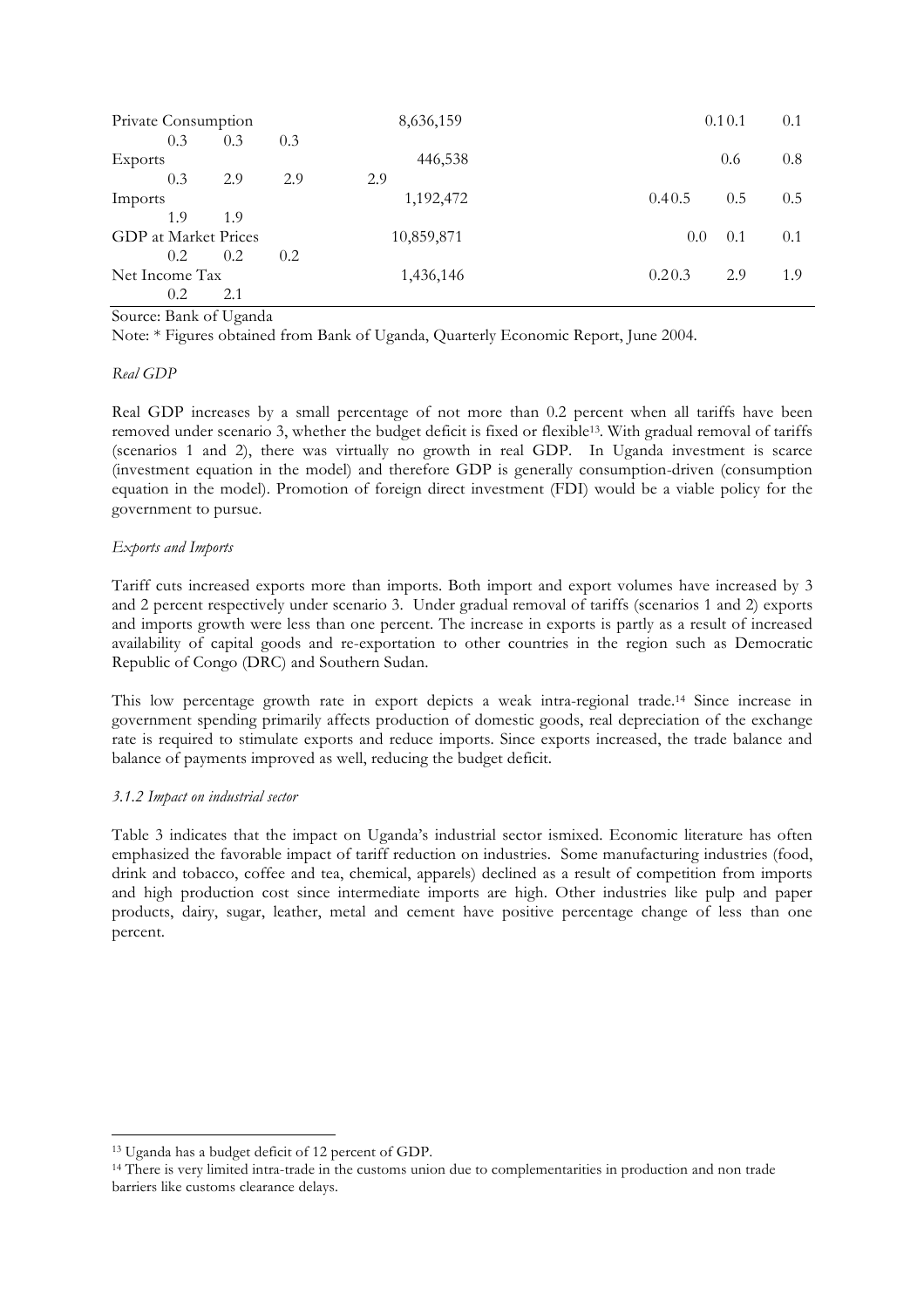| Industry                | EAC1   | EAC <sub>2</sub> | EAC3    | EAC4   | EAC <sub>5</sub> | EAC <sub>6</sub> |
|-------------------------|--------|------------------|---------|--------|------------------|------------------|
| Pulp and Paper products | 0.0    | 0.0              | 0.0     | 0.0    | 0.1              | 0.1              |
| Food, Drink and Tobacco | 0.0    | 0.0              | 0.0     | 0.0    | $-0.1$           | $-0.1$           |
| Dairy                   | 0.2    | 0.2              | 0.3     | 0.3    | 0.9              | 0.9              |
| Sugar                   | 0.1    | 0.1              | 0.2     | 0.2    | 0.5              | 0.5              |
| Coffee and Tea          | $-0.2$ | $-0.2$           | $-0.3$  | $-0.2$ | $-0.9$           | $-0.9$           |
| Soft drinks             | $-0.1$ | $-0.1$           | $-0.1$  | $-0.1$ | $-0.5$           | $-0.5$           |
| Chemicals               | 0.0    | 0.0              | $-0.1$  | $-0.1$ | $-0.2$           | $-0.2$           |
| Textiles                | 0.0    | $-0.1$           | $-.0.1$ | $-0.1$ | $-0.2$           | $-0.2$           |
| Apperels                | $-0.2$ | $-0.2$           | $-0.3$  | $-0.3$ | $-0.8$           | $-0.8$           |
| Leather                 | 0.1    | 0.1              | 0.1     | 0.1    | 0.3              | 0.3              |
| Printing and Publishing | $-0.5$ | $-0.5$           | $-0.6$  | $-0.6$ | $-0.2$           | $-0.2$           |
| Petroleum               | $-0.1$ | $-0.1$           | $-0.1$  | $-0.1$ | $-0.3$           | $-0.3$           |
| Rubber                  | $-0.7$ | $-0.7$           | $-0.9$  | $-0.9$ | $-2.7$           | $-2.7$           |
| Metal                   | 0.0    | 0.0              | 0.0     | 0.0    | 0.1              | 0.1              |
| Clay                    | 0.0    | 0.0              | 0.0     | 0.0    | 0.0              | 0.0              |
| Cement                  | 0.0    | 0.0              | 0.0     | 0.0    | 0.2              | 0.2              |

# **Table 3: Impact on industry output activity (% change from the base case-2002)**

### *3.1.3 Impact on Welfare*

Table 4 provides the impact of EAC customs union on welfare. There is reduction in the welfare of the poorest households (1st, 2nd, and 3rd quintiles) while the welfare of the 25 percent of the richest urban and rural households (4th quintile) improved. The poorer members of the society lost because of possible trade diversion. Locally produced goods are relatively more expensive compared to imported products.

However, the welfare of the richest household group increased for a number of reasons. There are two sources of consumption gain.

### **Table 3: Compensating variation from the base case 2002 (percentage change)**

|                                        | EAC <sub>1</sub> |        | EAC2 EAC3 EAC4 |               | EAC5   |  |
|----------------------------------------|------------------|--------|----------------|---------------|--------|--|
| EAC <sub>6</sub>                       |                  |        |                |               |        |  |
| Central region urban (first quintile)  | $-0.4$           | $-0.4$ | $-0.5$         | $-0.5$ $-1.7$ |        |  |
| 1.8                                    |                  |        |                |               |        |  |
| Central region urban (second quintile) | $-0.6$           | $-0.6$ | $-0.7$         | $-0.8$        | $-2.6$ |  |
| 2.8                                    |                  |        |                |               |        |  |
| Central region urban (third quintile)  | $-0.7$           | $-0.7$ | $-0.9$         | $-0.8$        | $-2.6$ |  |
| 2.8                                    |                  |        |                |               |        |  |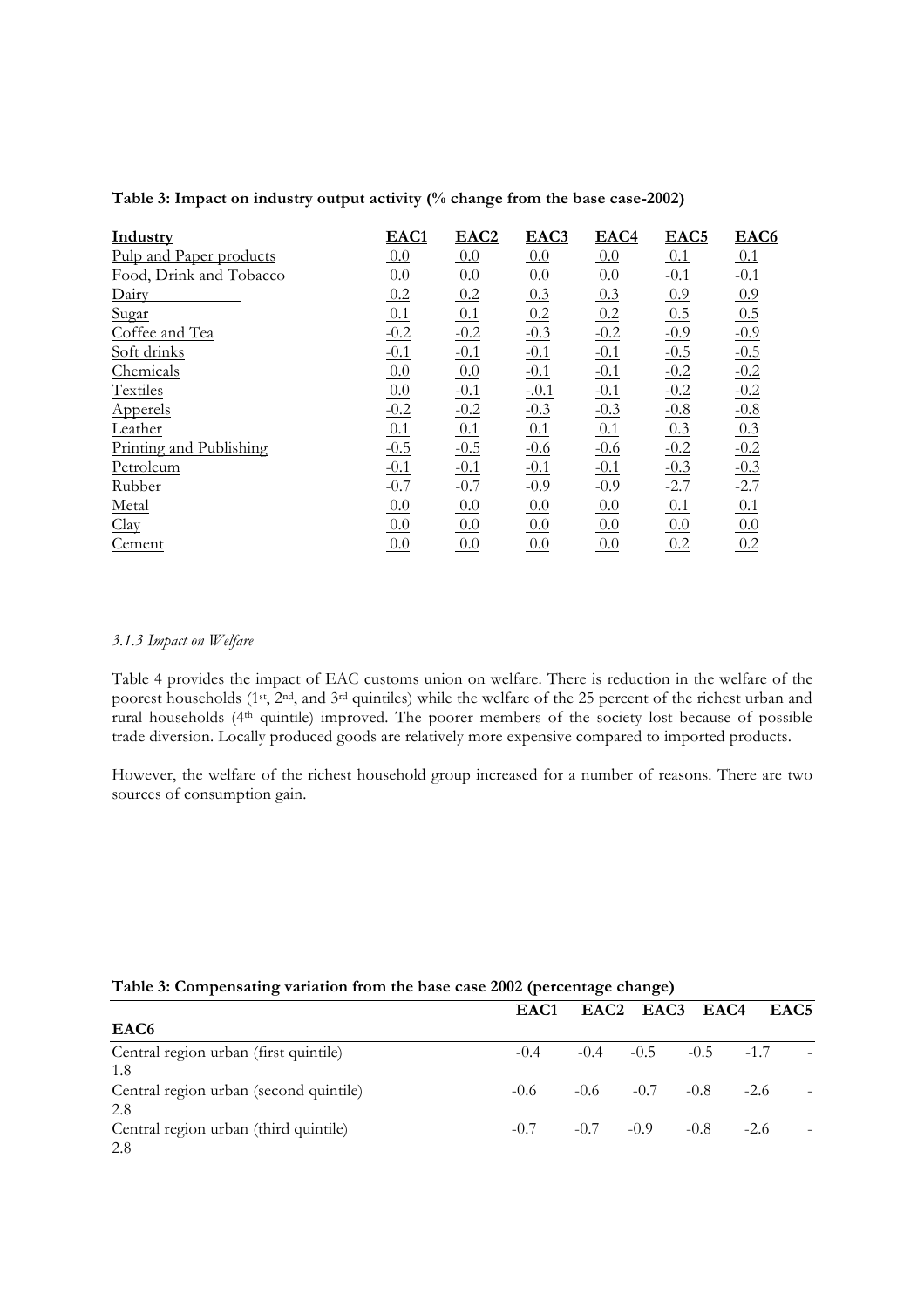| Central region urban (fourth quintile)<br>4.6  |         |         | 1.2     |         | 1.2     |         | 1.6     |        | 1.6     |        | 4.6     |
|------------------------------------------------|---------|---------|---------|---------|---------|---------|---------|--------|---------|--------|---------|
| Central region rural (first quintile)<br>0.2   |         |         | $0.1\,$ |         | 0.1     |         | 0.1     |        | 0.1     |        | 0.3     |
| Central region rural (second quintile)<br>0.4  |         |         | $0.2\,$ |         | $-0.2$  |         | 0.1     |        | 0.1     |        | 0.4     |
| Central region rural (third quintile)<br>0.8   |         |         | 3.4     |         | 4.0     |         | 0.3     |        | 0.3     |        | $0.8\,$ |
| Central region rural (fourth quintile)<br>15.0 |         |         | $-0.2$  |         | $-0.3$  |         | 4.5     |        | 5.3     |        | 12.9    |
| Eastern region urban (first quintile)          |         |         | $-0.2$  | $-0.3$  |         | $-0.3$  | $-0.4$  |        | $-1.1$  |        | $-1.3$  |
| Eastern region urban (second quintile)         |         |         | $-0.3$  | $-0.4$  |         | $-0.5$  | $-0.5$  |        | $-1.7$  |        | $-1.9$  |
| Eastern region urban (third quintile)          |         |         | $-0.3$  | $-0.4$  |         | $0.7\,$ | $0.7\,$ |        | 2.1     |        | 2.0     |
| Eastern region urban (fourth quintile)         |         |         | 0.6     | 0.5     |         | $0.2\,$ | 0.3     |        | $0.2\,$ |        | 0.5     |
| Eastern region rural (first quintile)          |         |         | $0.0\,$ | $0.0\,$ |         | $0.0\,$ |         | 0.0    | 0.1     |        | 0.1     |
| Eastern region rural (second quintile)         | $0.0\,$ |         | $0.0\,$ | 0.1     |         | 0.1     | 0.2     |        | 0.1     |        |         |
| Eastern region rural (third quintile)          |         |         | 0.1     | 0.1     |         | 0.1     | 0.1     |        | 0.4     |        | 0.4     |
| Eastern region rural (fourth quintile)         |         |         | 0.1     |         | 0.2     | 0.2     | 0.3     |        | $0.2\,$ |        | 0.5     |
| Northern region urban (first quintile)         |         |         | $-0.3$  | $-0.4$  |         | $-0.4$  | $-0.5$  |        | $-1.5$  |        | $-1.7$  |
| Northern region urban (second quintile)        | $-0.2$  |         | $-0.3$  | $-0.3$  |         | $-0.4$  | $-1.1$  |        | $-1.3$  |        |         |
| Northern region urban (third quintile)         |         |         | $0.0\,$ | $0.0\,$ |         | $0.0\,$ | $0.0\,$ |        | $-0.2$  |        | $-0.3$  |
| Northern region urban (fourth quintile)        | 0.1     |         | 0.1     | $0.2\,$ |         | $0.2\,$ | 0.5     |        | 0.4     |        |         |
| Northern region rural (first quintile)         |         |         | 0.1     | 0.1     |         | 0.1     | 0.1     |        | 0.3     |        | 0.2     |
| Northern region rural (second quintile)        | 0.0     |         | 0.0     | 0.0     |         | $0.1\,$ | 0.2     |        | $0.2\,$ |        |         |
| Northern region rural (third quintile)         | $0.0\,$ |         | $0.0\,$ | 0.0     | $0.0\,$ |         | $-0.2$  |        | $-0.3$  |        |         |
| Northern region rural (fourth quintile)        | $0.0\,$ |         | 0.1     | 0.1     | 0.1     |         | $0.0\,$ |        | 0.2     |        |         |
| Western region urban (first quintile)          |         |         | 0.0     | $-0.1$  | 0.0     |         | $-0.1$  |        | 0.0     | $-0.2$ |         |
| Western region urban (second quintile)         |         |         |         | $-0.3$  | $-0.4$  | $-0.4$  |         | $-0.5$ |         | $-1.5$ |         |
| 1.7                                            |         |         |         |         |         |         |         |        |         |        |         |
| Western region urban (third quintile)<br>0.8   |         |         |         | $-0.1$  | $-0.2$  | $-0.1$  |         | $-0.2$ |         | $-0.6$ |         |
| Western region urban (fourth quintile)         |         | $0.8\,$ | $0.7\,$ |         | $1.0\,$ | $0.9\,$ |         | 2.7    |         | 2.4    |         |
| Western region rural (first quintile)          |         | $0.0\,$ | $0.0\,$ |         | 0.1     | $0.0\,$ |         | 0.2    |         | 0.1    |         |
| Western region rural (second quintile)         |         |         |         | $0.0\,$ | $0.0\,$ |         | 0.0     |        | $0.0\,$ |        | 0.1     |
| 0.1                                            |         |         |         |         |         |         |         |        |         |        |         |
| Western region rural (third quintile)          |         |         |         |         | 0.1     | 0.1     | 0.1     |        | 0.1     |        | $0.2\,$ |
| 0.2                                            |         |         |         |         |         |         |         |        |         |        |         |
| Western region rural (fourth quintile)         |         |         | 0.4     |         | 0.5     |         | 0.6     |        | 0.6     |        | 1.5     |
| 1.8                                            |         |         |         |         |         |         |         |        |         |        |         |
| T0tal<br>10.7                                  |         |         | 4.1     |         | 4.1     |         | 5.5     |        | 5.3     |        | 10.7    |

The first is the efficiency gain in GDP identified above which translate into consumption increase. The second source of consumption gain is the improvement in the terms of trade. This increase in purchasing power of real GDP by increasing prices of commodities produced in Uganda relative to prices of commodities produced outside Uganda. The term of trade effect is the combination of the following. First, there is improvement in the terms of trade from the elimination of import duties which results in reduction of import prices. Second, there is an increase of exports (although of less than 3 percent). Third, the welfare for the higher income groups increases as imported products form a significant part of their consumption basket. Because of the reduction in production in activities on which the poor households depend, for example, crop production, their income and consumption levels are also affected. Tariff cuts also reduce government revenue which is likely to reduce government transfers to the poor households.

## *3.1.4 Impact on factor income*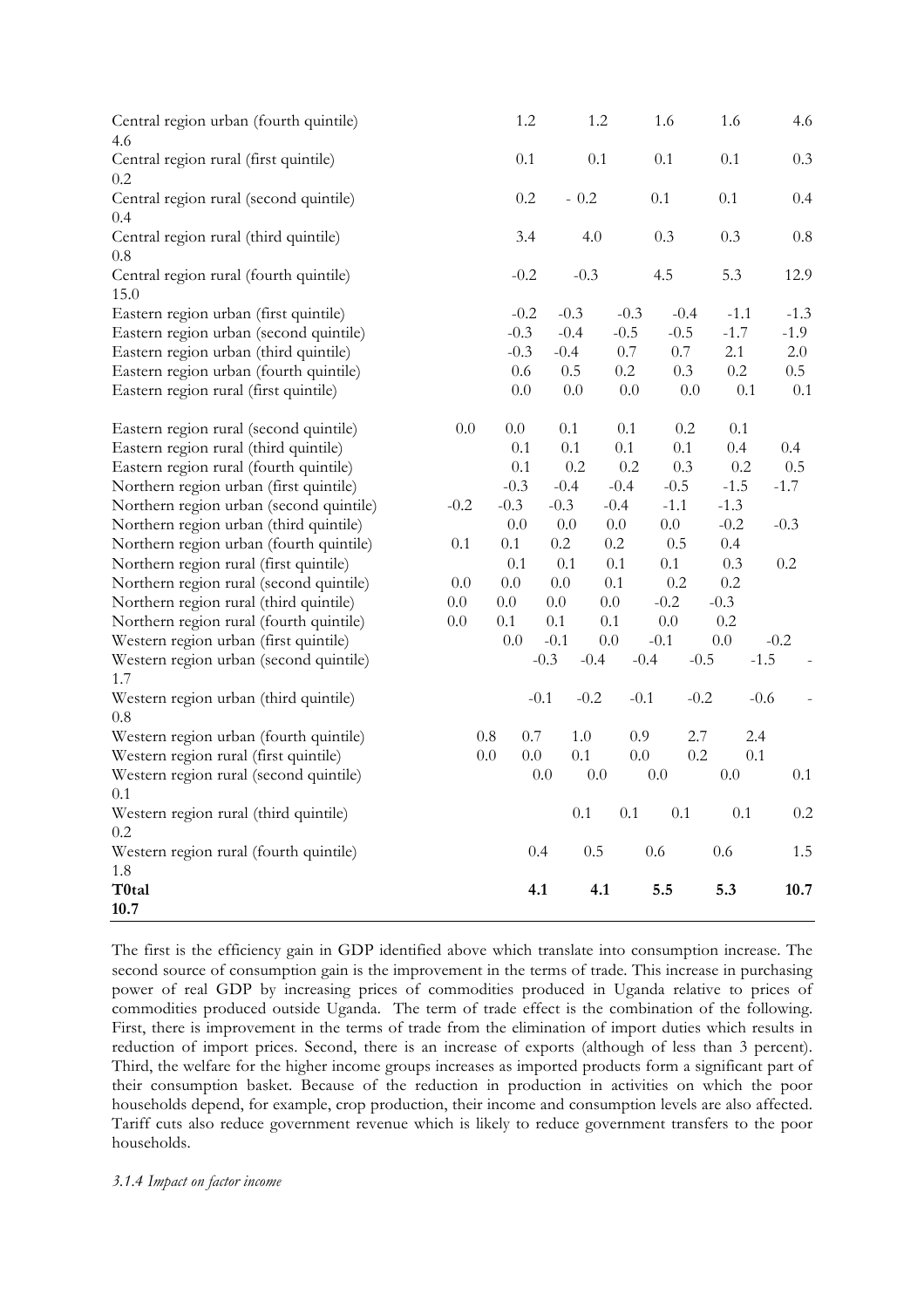Table 4 indicates the percentage change in factor income for labour, capital and land. For labour, the incomes of skilled labour both in rural and urban areas have gone up relatively more than the rural unskilled labour in both rural and urban areas. The changes in income of skilled labour could be as a result ofa slight increase in employment in the export sector because they have a high share of employment for the production of these commodities. Unskilled labour suffers smaller factor income change because they have relatively high shares of their employment in the production of commodities for which national production shrinks when tariffs are removed. In addition, this could be as a result of increase in nominal wages.

Factor incomes of land and capital have increased by less than 3 percent. Land supply is fixed but the demand for land has skyrocketed, pushing its price up. Capital supply has increased over time from direct foreign investment and loans/grants offered to the government from foreign sources, reflecting relative abundance of capital in the new equilibrium, compared to other production inputs. Land and capital are scarce factors and are relatively more expensive.

| Factors                              |         |         |         | EAC1    | EAC <sub>2</sub> | EAC3    | EAC4 |
|--------------------------------------|---------|---------|---------|---------|------------------|---------|------|
| EAC5 EAC6                            |         |         |         |         |                  |         |      |
| Labour unskilled (rural male)        |         |         | 0.8     | 0.8     | 1.1              | $1.1\,$ | 3.7  |
| 3.7                                  |         |         |         |         |                  |         |      |
| Labour unskilled (rural female)      |         |         | 0.9     | 0.9     | 1.1              | 1.1     | 3.8  |
| 3.8                                  |         |         |         |         |                  |         |      |
| Labour unskilled (urban male)        |         |         | $0.8\,$ | $0.8\,$ | $1.1\,$          | 1.1     | 3.3  |
| 3.3                                  |         |         |         |         |                  |         |      |
| Labour unskilled (urban female)      |         |         | 1.3     | 1.3     | 1.7              | 1.7     | 5.5  |
| 5.5                                  |         |         |         |         |                  |         |      |
| Labour semi skilled (rural male)     |         |         | 1.4     | 1.4     | 1.9              | 1.9     | 6.4  |
| 6.4                                  |         |         |         |         |                  |         |      |
| Labour semi skilled (rural female)   |         |         | 0.9     | 0.9     | 1.2              | $1.2\,$ | 3.8  |
| 3.8                                  |         |         |         |         |                  |         |      |
| Labour semi skilled (urban male)     | 0.9     | 0.9     | 1.2     | $1.2\,$ | 3.8              | 3.8     |      |
| Labour semi-skilled (urban female)   |         |         | 0.8     | $0.8\,$ | 1.1              | 1.1     | 3.6  |
| 3.6                                  |         |         |         |         |                  |         |      |
| Labour skilled (rural male)          | 0.8     | $0.8\,$ | 1.0     | 1.0     | 3.1              | 3.1     |      |
| Labour skilled (rural female)        |         |         | 0.7     | 0.7     | 0.9              | 0.9     | 2.7  |
| 2.7                                  |         |         |         |         |                  |         |      |
| Labour skilled (urban male)          |         |         |         | 0.7     | $0.7\,$          | 0.9     | 0.9  |
| 2.7<br>2.7                           |         |         |         |         |                  |         |      |
| Labour skilled (urban female)        |         |         | 0.7     | 0.7     | 0.9              | 0.9     | 2.5  |
| 2.5                                  |         |         |         |         |                  |         |      |
| Labour highly skilled (rural male)   |         |         | 0.7     | $0.7\,$ | 0.9              | 0.1     | 2.8  |
| 2.9                                  |         |         |         |         |                  |         |      |
| Labour highly skilled (rural female) | $0.8\,$ | $0.8\,$ | $1.0\,$ | $1.0\,$ | 3.2              | 3.2     |      |
| Labour highly skilled (urban male)   |         |         | 0.7     | 0.7     | 0.9              | 0.9     | 2.8  |
| 2.8                                  |         |         |         |         |                  |         |      |
| Labour highly skilled (urban female) |         |         | 0.7     | 0.7     | 0.9              | 0.9     | 2.7  |
| 2.7                                  |         |         |         |         |                  |         |      |
| Land                                 |         |         | 0.7     | 0.7     | $0.9\,$          | $0.9\,$ | 2.9  |
| 2.9                                  |         |         |         |         |                  |         |      |
| Capital                              |         |         | 0.7     | 0.7     | 0.9              | 0.9     | 2.6  |
| 2.7                                  |         |         |         |         |                  |         |      |

**Table 4: Factor income (percentage change from the base case 2002**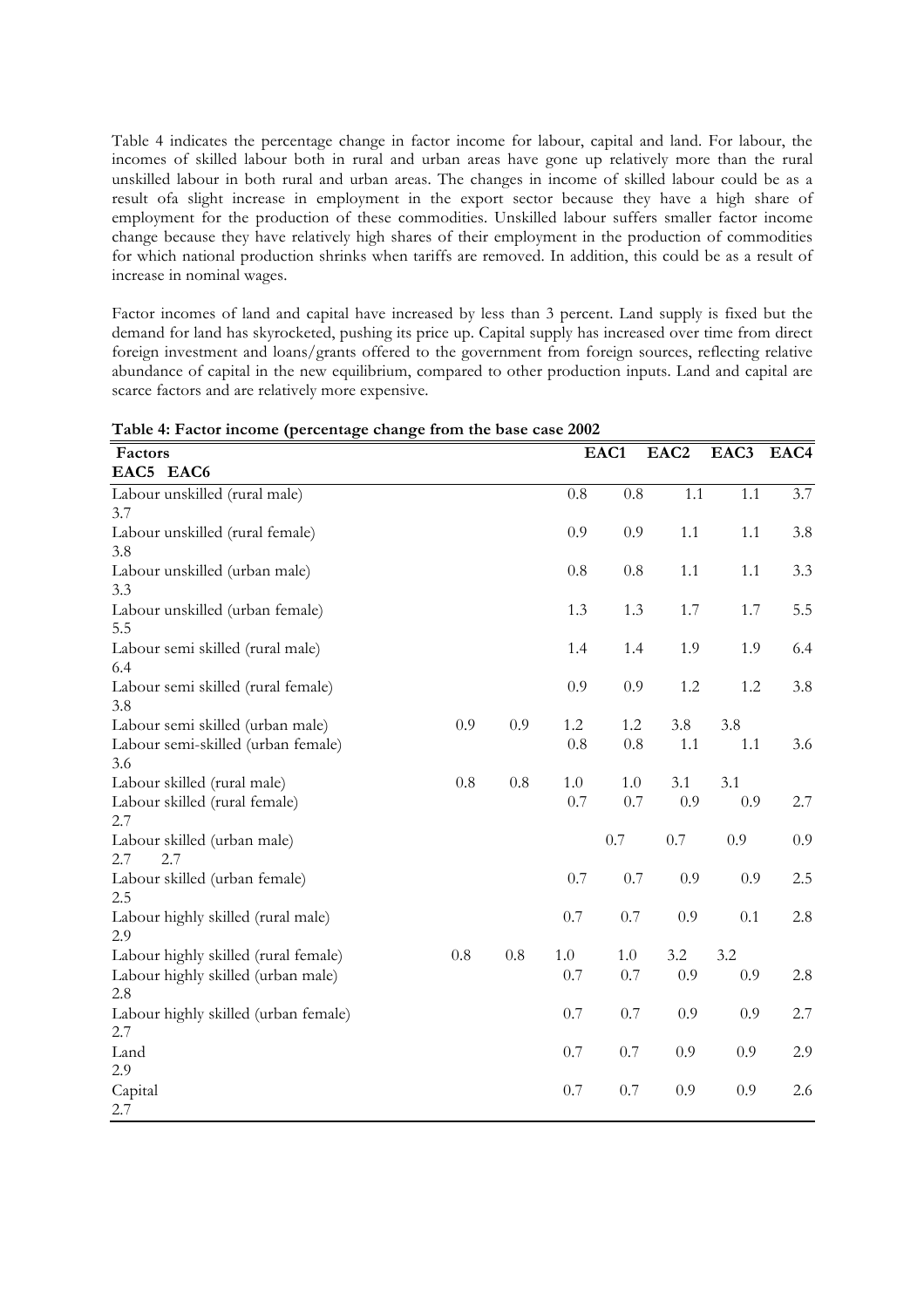### *3.2 Sources of possible biases in the results*

Does this model adequately explain all these results? What are the biases of this model? Although trade liberalization can increase economic efficiency (others have shown that different assumptions on factor mobility and macro closures can cause differences in simulation results Deveranjan, Lewis and Robinson: 1990:5). Other researchers also indicate that different assumptions on economic and social environment may affect the modeling results significantly.

First, the key issue which has not been properly captured in the model is productivity and foreign direct investment. Does trade liberalisation affect productivity and foreign direct investment in Uganda? Is the present upsurge in foreign investment in Uganda a result of the EAC customs union? These questions need further investigation.

Second, one of the most debated issues in CGE literature concerns the validity of key behavioural parameters used in the calibration process. CGE results have been shown to be sensitive to the values of these parameters. CGE models seldom estimate these parameters, preferring to borrow from estimates available in the literature. The lack of data prevented us from estimating these elasticities. The results of the sensitivity study are not reported here.

For instance, the Armingtonassumption the degree of substitution between domestic and imported, is a key behavioural parameter that drives the results of interest to policymakers. For instance, trade policy can affect the price of traded goods relative to domestically. Such a price change will affect a country's tradeadvantage, level of income, and employment. The magnitude of these impacts will largely depend on the magnitude of these elasticities, including Armington parameters (Deverajan:1990:5). Thus, it is important to use the true Armington parameters for a study like this one. The estimation of elasticity is a fertile area for future research.

Third, this analysis should have considered other domestic policy reforms like fiscal policy reforms as well as other trade liberalisation initiatives such Doha Development Agenda of World Trade Organisation (WTO) in tandem with the East Africa regional liberalisation process. The inclusion of these policy choices would counterbalance the impact of customs unions.

Finally, the effects of trade policies are not immediate, but spread over a long period of time. Such effects are difficult to take into account in a static framework. Dynamic models may be required to study corresponding adjustment period. Indeed, a number of the effects are dynamic as they are linked to accumulation of capital which has impact on capital and savings (Baldwin:1989:2; 1992:3). This will magnify gains or losses, than static effects as evidenced, for example (Baldwin:1992:3). In this context, a cautious approach is necessary in interpreting our results.

## **4**. **Concluding remarks**

In this paper we build a single-country multisector CGE model of Uganda to demonstrate the possible outcomes of East Africa customs union. To see the different effect of the East Africa customs union three scenarios were considered, two cases of partial tariff reduction and total tariff removal, allowing for fixed and flexible deficit and mobile labour among sectors. Specifically, our counterfactual analyses adopted three scenarios of progressive tariff reduction of 25, 33, and total removal (100 percent). This arrangement allows us to see the impact of tariff reduction in the medium term on the Ugandan economy. Static CGE models are always medium term, not short-run as is sometimes believed.

The results in this paper indicate that the customs union reduction of tariff rates has only had a small effect on the macroeconomic variable of Uganda of less than 0.2 percent growth in real GDP and less than 3 percent in exports and imports, less than 0.2 of absorption, 2.1 percent of net income tax and 2 and 3 percent for exports and imports respectively. The removal of tariffs has mixed results on the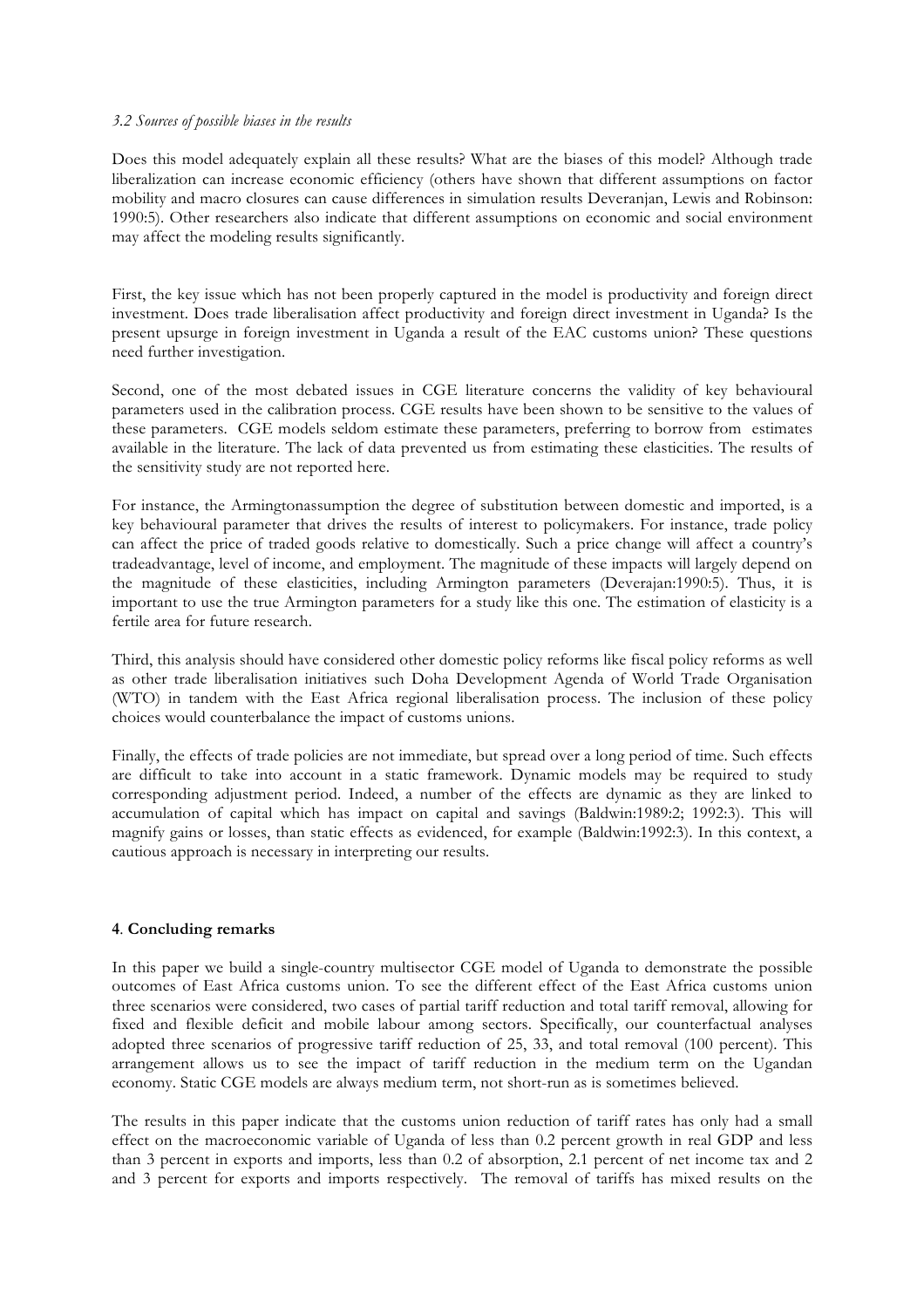industrial sector as some industries gained and others lost. There is reduction in the welfare of the poorest households (1st, 2nd, and 3rd quintiles) while the welfare of the 25 percent of the richest rural and urban households (4th quintile) improved.

The main policy implications of the study are as follows. First, intra-regional trade should be promoted. Tariff reduction alone under the customs union would not generate high intra-regional trade without extra measures. While the EAC customs union would generate more trade among the member countries, Kenya's manufacturing sector remains far advanced than other member countries and may spell doom for Uganda in the short and medium terms. Before the complete removal of tariffs on goods from Kenya, Uganda's domestic industries need to be competitive enough if the country is to benefit.

Second, Uganda needs to be cautious in implementing liberalisation policy. In fact, it should be done in a piecemeal manner. Synchronisation of various trade reform programmes is essential. For instance, to consider the removal of tariffs under the Economic Partnership Agreement (EPAs) on goods from the European Union (EU), while at the same time implementing a common external tariff on all goods imported outside the customs union are conflicting goals.

Third, liberalisation should be carried in tandem with fiscal reforms. Uganda needs to identify alternative sources of tax revenues if she is to reduce the level of fiscal deficit.

#### **References**

[1] Armington, P. S., (1969). "A theory of demand for products distinguished by place of production" *IMF Staff Papers,* 16, 1549-78.

[2] Baldwin, R, E (1989). "The growth effects of 1992", *Economic Policy,* 9(2), 247-81.

[3] Baldwin, R.E (1992). "Measurable dynamic gains from trade", *Journal of Political Economy*. 100(1), 162- 74.

[3] Blake, A, McKay, A., and Morrissey, O. (2001) "The impact on Uganda of agricultural trade liberalization". *Journal of Agricultural Economics*, Vol. 53, 2, pp 365-381.

[4] de Melo, J and Robinson, S (1989). "Product differentiation and the treatment of foreign trade in computable general equilibrium models of small economies", *Journal of International Economics,* Vol 27, pp 47-67.

[5] Devarajan, S., Lewis, J.D. and Robinson, S., (1990). "Policy lessons from trade focused, two-sector models", *Journal of Policy Modeling*, Vol. 12 pp 625-657.

[6] Decluwe, B., Patry, A., Savard, L., and Thorbecke, E. (1999*). General equilibrium approach for poverty analysis*. Mimeo Connell University and Universite Laval.

[7] Dervis K., de Melo, J and Robinson, S (1982). *General equilibrium models for development policy,* New York: Cambridge University Press.

[8] Dewatripont, M, and Michel, G, (1987). "On closure rules, homogeneity and dynamic in applied general equilibrium models". *Journal Vol. Of Development Economics*, 26 pp. 65-76.

[9] Dixon, P. Parmenter, B., Sutton, J. and Vincent, D. (1982). *ORANI: a multisectoral model of Australian economy*, North-Holland